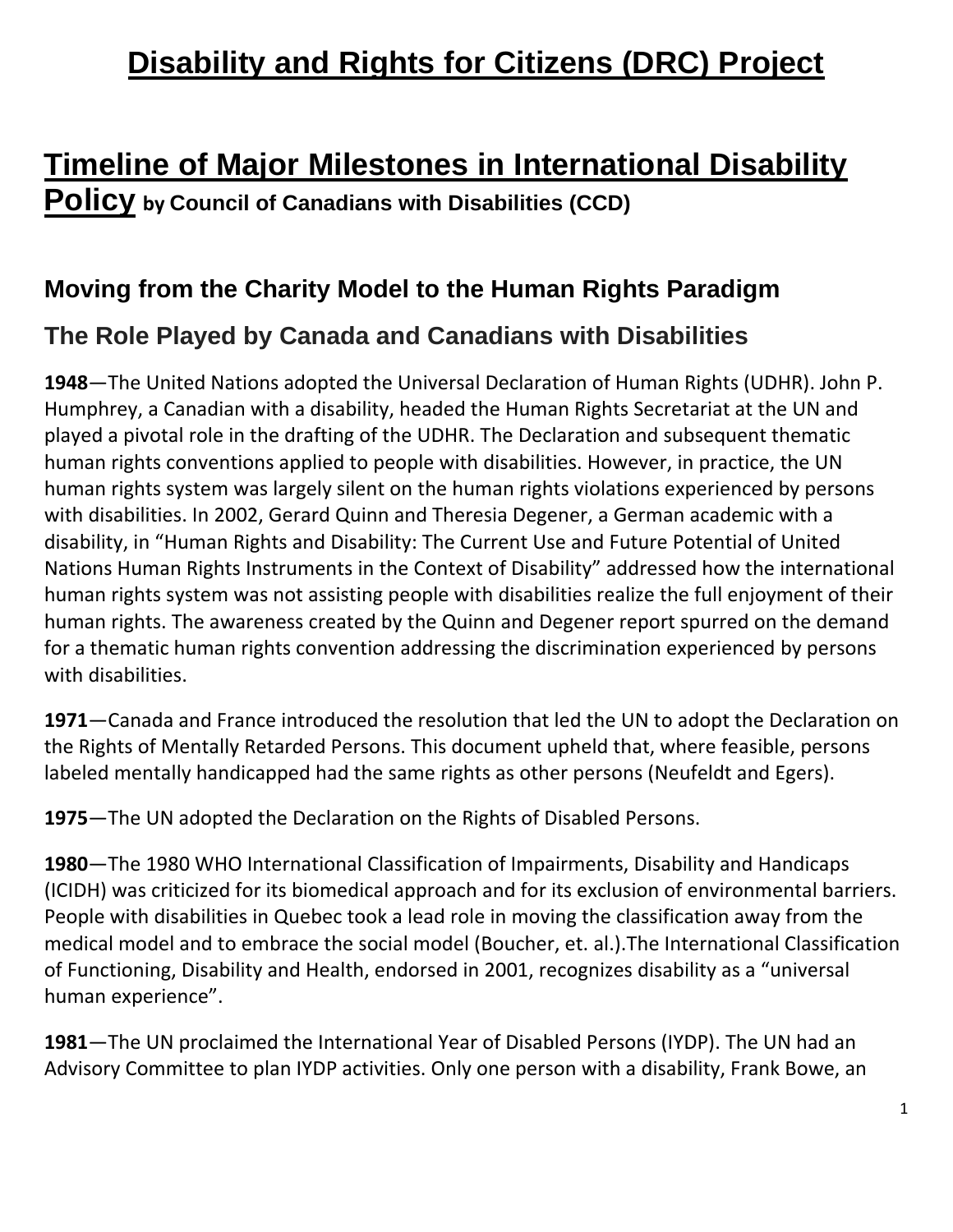American, was part of the Committee. Canadians with disabilities convinced the Government of Canada to include Henry Enns on the Canadian delegation that would participate in meetings in Vienna on IYDP. At the Vienna meeting, MP David Smith, head of the Canadian delegation, introduced a new topic "full participation of people with disabilities in IYDP" and Henry Enns spoke to this topic (Enns and Neufeldt). Full participation became a key theme for IYDP. This partnership between government and a disability organization was a harbinger of a new model for inclusive policy development, where people with disabilities and their organizations are at the table when disability laws and policies are developed. At the UN during the drafting of the CRPD, "Nothing About Us Without Us" became an important guiding principle. Indeed, this principle can trace its roots back to the 1980s.

Also for 1981, the UN established a Fund, which would come to be known as the United Nations Voluntary Fund on Disability. Currently, the Fund is being used to increase awareness of the CRPD. Both NGOs and governments can apply to this fund, through applications made to the Department for Economic and Social Affairs (DESA).

Also, in 1981, Disabled Peoples' International (DPI) was founded. (CCD is the Canadian member of DPI.) DPI was granted consultative status at the UN. Henry Enns was the first Vice Chairperson of DPI and Jim Derksen was its staff Development Officer.

**1982**—On December 3rd the UN General Assembly adopted the World Programme of Action Concerning Disabled Persons (WPA), a global strategy addressing prevention, rehabilitation and equalization of opportunities of people with disabilities. A Canadian with a disability, Henry Enns, who was then Vice Chair of Disabled Peoples' International (DPI), and James Crowe, a Canadian diplomat, drafted the sections of the WPA that ensured that disability would be addressed from an equalization of opportunities perspective, as well as from a rehabilitation perspective (Enns and Neufeldt). Also in 1982, the UN proclaimed the Decade of Persons with Disabilities (1982-92).

**1983**—The International Labour Organization (ILO) adopted the Vocational Rehabilitation and Employment (Disabled Persons) Convention, which focused on rehabilitation and employment. This Convention was based on the principle of equal opportunity between workers with disabilities and nondisabled workers. It also recognized the need for "special measures" to address barriers. Also in 1983, Canada sponsored a resolution in the UN Human Rights Commission calling for an international study on human rights violations of people with disabilities.

**1984**—Mr. Leandro Despouy was appointed the Special Rapporteur for Human Rights and Disability. He published "Human Rights and Disabled Persons", which proposed international mechanisms, such as an ombudsman, for the promotion and protection of the human rights of persons with disabilities. The report, presented to the UN Human Rights Commission in 1991,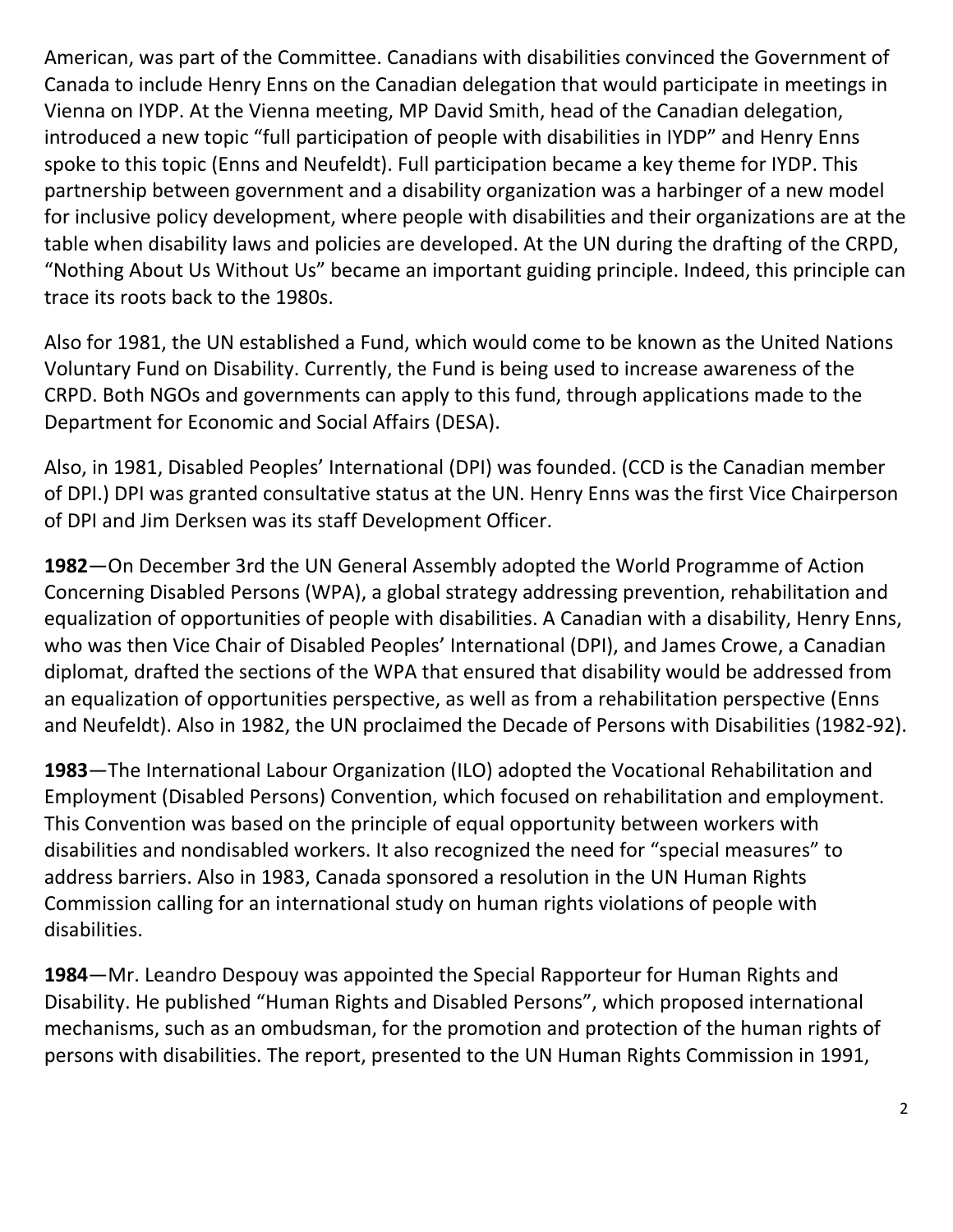increased international awareness of the human rights violations experienced by people with disabilities.

**1992**—The UN established December 3rd as the International Day of Persons with Disabilities.

**1993**—The UN adopted the Standard Rules on the Equalization of Opportunities for Persons with Disabilities, a nonbinding instrument, which provides guidance to Governments on how to increase opportunities for people with disabilities. While not binding, the disability community rallied around the Standard Rules and they focused attention on the human rights of persons with disabilities.

**1994**—As provided for in the Standard Rules, the UN appointed Mr. Bengt Lindqvist, a blind man from Sweden, who had been active in Disabled Peoples' International, as the first Special Rapporteur on Disability. The Special Rapporteur monitors the implementation of the Standard Rules. The UN continues to appoint Special Rapporteurs, with Mr. Shuaib Chalklen, of South Africa, currently serving in this office.

**1995—**The World Summit for Social Development's Programme of Action recognized the pressing need for the realization of the goals of full participation and equality by persons with disabilities. Also in 1995, first in the Beijing Platform for Action, created at the Fourth World Conference on Women, and then at the 23rd special session on further actions and initiatives to implement the Beijing Declaration and Platform for Action, there was a recognition of the additional discrimination faced by women with disabilities and a call to action to address their issues. The 23rd special session also recognized that the barriers faced by women with disabilities prevent them from experiencing the full enjoyment of their human rights. Canadian women with disabilities were active participants at the Beijing conference. Also in 1995, Barb Goode, a Canadian woman with an intellectual disability, addressed the UN General Assembly (GA), becoming the first self-advocate to present to the GA (Richler).

**1996**—Canadians with disabilities and their organizations were very involved in the processes which led to the UN Convention on the Prohibition of the Use, Stockpiling and Transfer of Anti-Personnel Mines and on their Destruction (1997).

**1997—**The UN General Assembly resolution 52/107 called for the full and equal enjoyment of all human rights and fundamental freedoms by children with disabilities. Also in that year, the Organization of American States adopted the Inter-American Convention on the Elimination of All Forms of Discrimination against Persons with Disabilities.

**2001**—Following a proposal from Mexico, the UN General Assembly established an Ad Hoc Committee to study proposals for a convention to promote and protect the rights and dignity of persons with disabilities.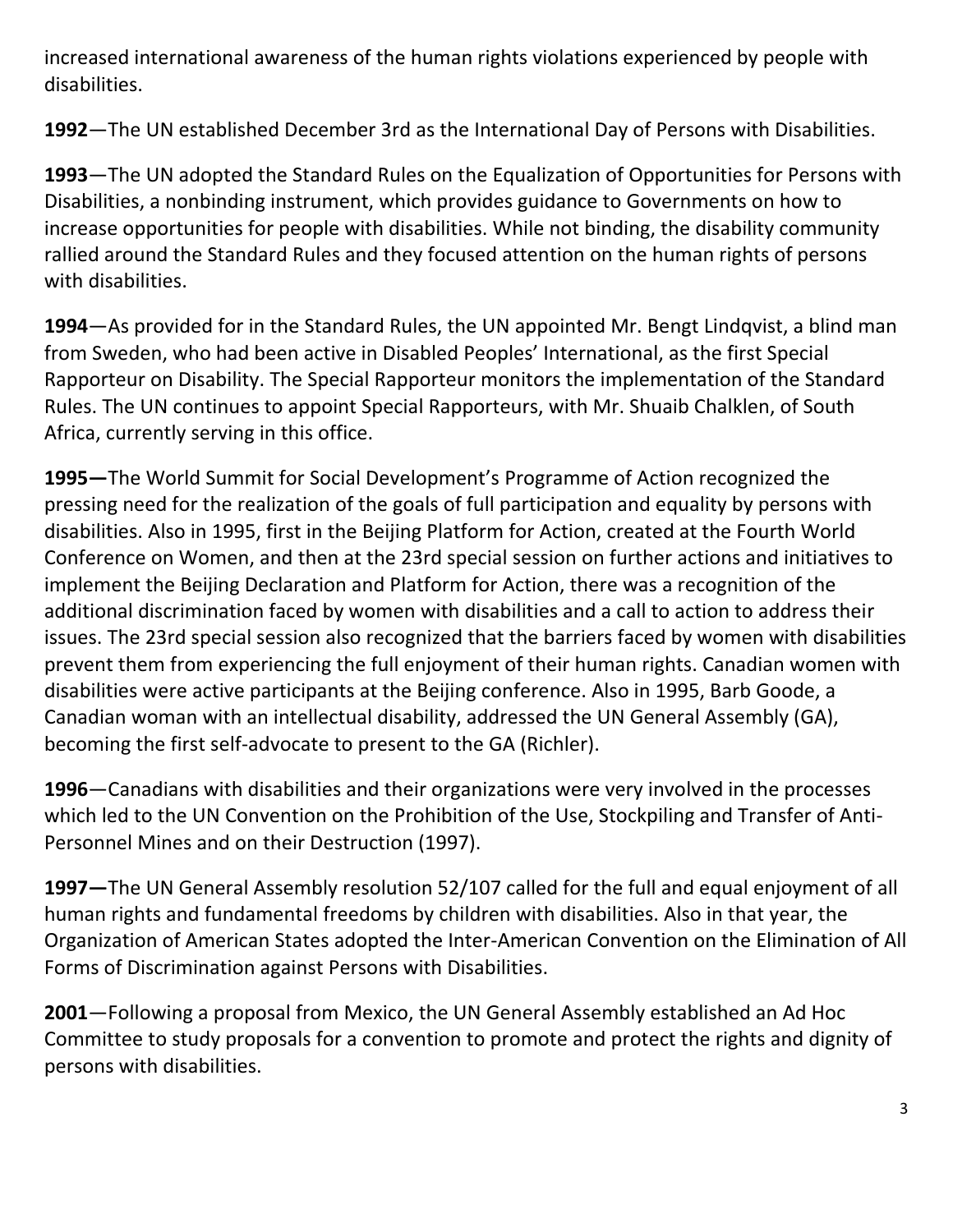**2003-2006**—CCD hosted community consultations where representative organizations of people with disabilities provided input to the Canadian delegations that attended the Ad Hoc Committee meetings in New York where the drafting of the CRPD occurred. The Government of Canada invited disability community members Ms. Mary Ennis and then Mr. Steve Estey to participate on the Canadian delegations which helped to draft the CRPD at the UN. Ms. Dulcie McCallum was also a delegation member. The Canadian delegation also included Mr. Vangelis Nikias, a person with a disability and an HRSDC staff person, on the Canadian delegation.

**2006**—The UN General Assembly adopted the Convention on the Rights of Persons with Disabilities (CRPD). The CRPD examines all human rights from a disability perspective to illuminate necessary actions to ensure that the right in question is fully enjoyed by persons with disabilities. The processes established under the CRPD (i.e. the Conference of States Parties and the UN Committee on the Rights of Persons with Disabilities) will ensure that the work of giving meaning to human rights in the context of disability is an on-going project. Canadians with disabilities are seeking to be part of these processes. Nothing About Us Without Us continues to be the guiding principle.

Following the UN adoption of the CRPD, people with disabilities began to urge their countries to ratify the CRPD. Canadians with disabilities promoted ratification at the provincial and federal levels.

Also in that year, the UN launched the Global Initiative for Inclusive Information and Communication Technologies (G3ict), which is an advocacy initiative of UN-GAID, the United Nations Global Alliance for ICT and Development. The G3ict is promoting the adoption of a Digital Accessibility Agenda, which is based upon the CRPD. The G3ict will be sharing information on best practices, working on standards and harmonization and supporting policy makers.

**2007**—Spain organized an Expert Group to examine civil society participation in the implementation of the CRPD, which produced the Declaration of Madrid. Among other matters, the Declaration of Madrid calls upon States Parties to undertake implementation of the CRPD in close contact with the representative organizations of people with disabilities. Canadian disability organizations have been sharing with Canadian governments their views on how the CRPD should be implemented and how people with disabilities should be involved in its implementation. (See CCD/CACL Action Plan.)

**2008**—As called for in the CRPD, the first Conference of States Parties met to consider matters related to implementation. For example, in 2009, there was a roundtable examination of equal recognition before the law, access to justice and support and decision-making.

**2009**—The first session of the UN Committee on the Rights of Persons with Disabilities was held in Geneva. (A Canadian has not been appointed to the Committee. It is hoped that a Canadian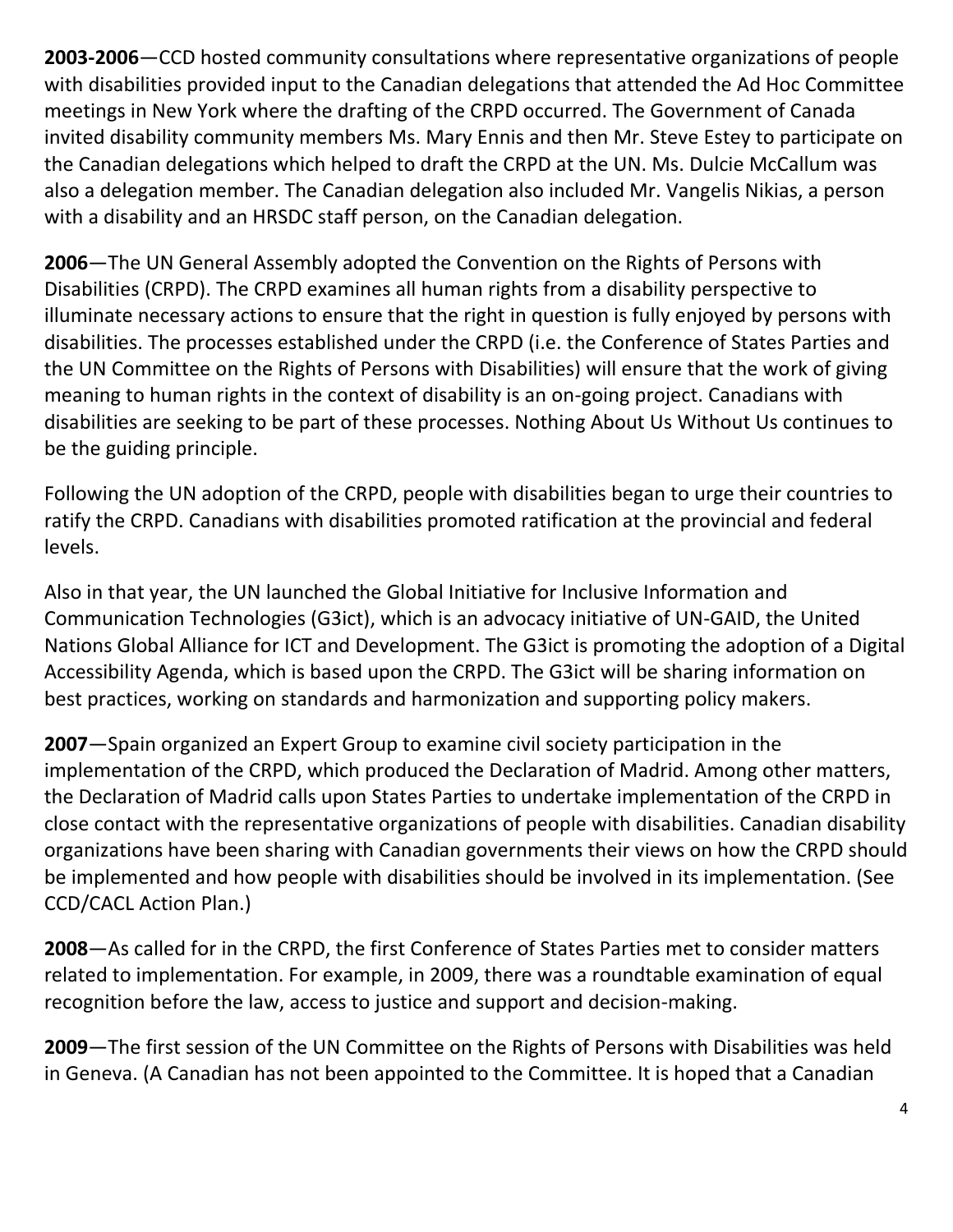with a disability will be supported by Canada to participate on this body.) A State Party submits its first reports to the Committee within 2 years of the CRPD entering into force.

**2010** (March)—Canada ratified the CRPD and Steve Estey (CCD), Traci Walters (ILC), Bendina Miller and Anna MacQuarrie (CACL) accompanied Minister Cannon to the UN for this event. Canada is now eligible to participate in Conferences of States Parties and make nominations to the CRPD Committee. Canada ratified the CRPD with reservations and did not ratify the Optional Protocol—two actions which were a disappointment to the representative organizations of people with disabilities.

#### **Bibliography**

[Ad Hoc Committee on a Comprehensive and Integral International Convention on the Protection](http://www.un.org/esa/socdev/enable/rights/adhoccom.htm%3e)  [and Promotion of the Rights and Dignity of Persons with Disabilities,](http://www.un.org/esa/socdev/enable/rights/adhoccom.htm%3e) GA res. 56/168 (2001).

Arnadóttir, Oddný Mjöll and Quinn, Gerard. ( 2009). The UN Convention on the Rights of Persons with Disabilities European and Scandinavian Perspectives. Leiden: Martinus Nijhoff Publishers.

Boucher, Normand, Fougyrollas, and Majeau, Pierre. (2003). "French-speaking Contributions to the Disability Rights Movement in Canada and Internationally: From a Quebec Perspective" in Henry Enns and Aldred H. Neufeldt (Eds.), In Pursuit of Equal Participation Canada and Disability at Home and Abroad. (pp.169-196), Concord: Captus Press, Inc.

[Canadian Museum for Human Rights](http://humanrightsmuseum.ca/exhibits/jph/). (2009). "John Peters Humphrey: A Canadian and the Words that Changed the World".

[Committee on the Rights of Persons with Disabilities.](http://www.ohchr.org/EN/HRBodies/CRPD/Pages/CRPDIndex.aspx.).

[Convention on the Rights of Persons with Disabilities,](http://:www.un.org/disabilities/convention/conventionfull.shtml) GA Res. 61/106 (2007).

[Declaration of Madrid "](http://www.un.org/disabilities/default.asp?id=359)Making it work: civil society participation in the implementation of the Convention on the Rights of Persons with Disabilities" (2007).

[Declaration on the Rights of Mentally Retarded Persons,](http://www2.ohchr.org/english/law/res2856.htm) GA Res. 2856/xxvi (1971).

[Declaration on the Rights of Disabled Persons,](http://www2.ohchr.org/english/law/res3447.htm) GA res. 3447/XXX (1975).

Despouy, L. (1993). "Human Rights and Disabled Persons". United Nations Publications.

Enns, Henry and Neufeldt, Aldred. (2003). In Pursuit of Equal Participation Canada and Disability at Home and Abroad. Concord: Captus Press, Inc.